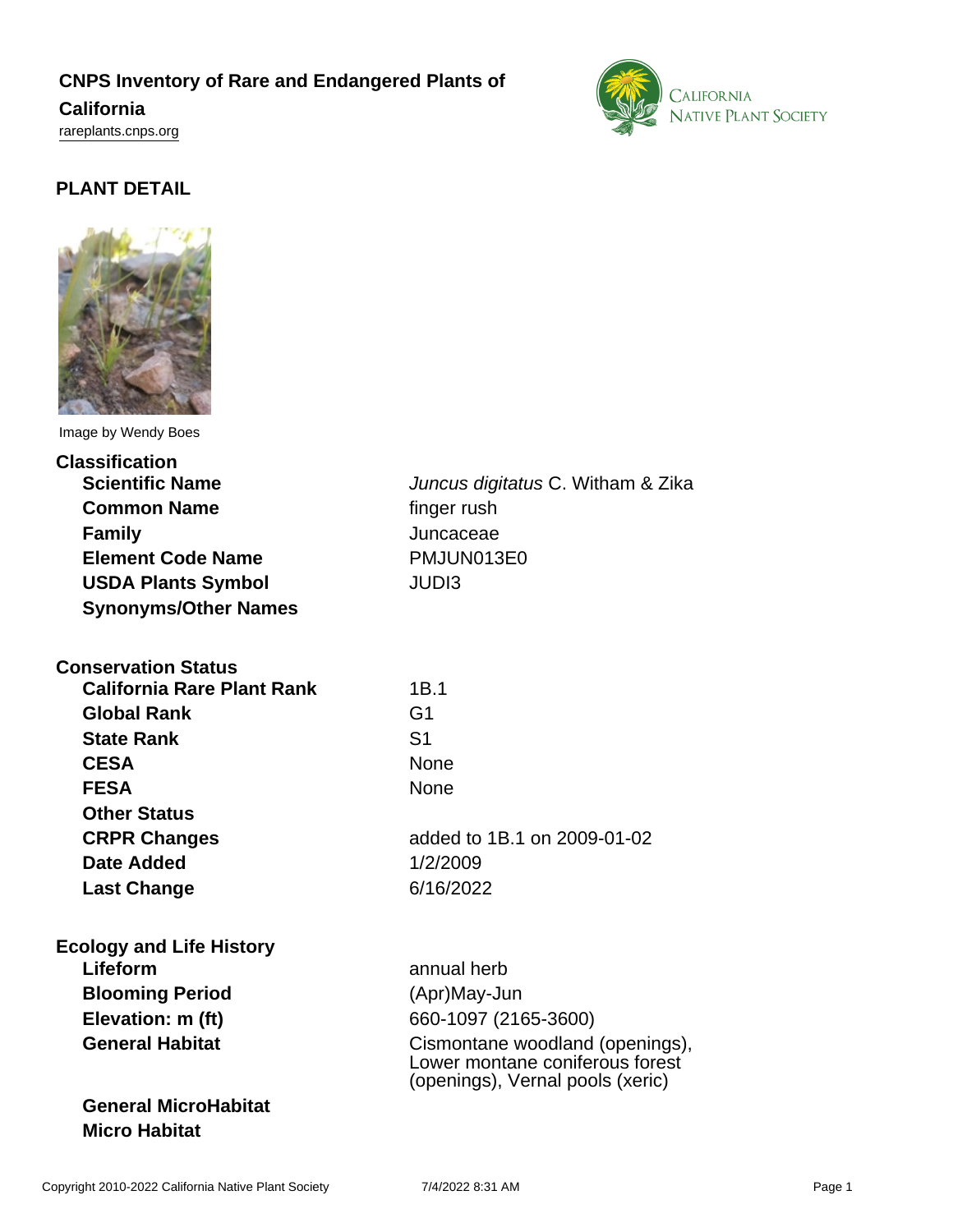# **Element Occurrence Data from California Natural Diversity Database Location Notes** Definitions of codes preceding a county and/or quad: **Total Element Occurrences** 3 **Element Occurrence Ranks** Excellent (A) 1 Good (B) and the contract of the contract of the contract of the contract of the contract of the contract of the contract of the contract of the contract of the contract of the contract of the contract of the contract of t Fair (C) 0 Poor (D) 0 None  $(X)$  0 Unknown (U) 2 **Occurrence Status** Historical, > 20 years 0 Recent, < 20 years 3 **Presence** Presumed Extant 3 Possibly Extirpated 0 Presumed Extirpated 0 **CA Endemic** Yes **Counties** El Dorado (ELD), Nevada (NEV), Shasta (SHA) **States** California (CA) **Quads** Grass Valley (3912121), Hagaman Gulch (4012157), Shingletown (4012148), Sly Park (3812065), Stump Spring, Calif. (3812064)

\* Presumed extirpated

(\*) Possibly extirpated

Species may be present in other areas where conditions are favorable. These data should NOT be substituted for pre-project review or for on-site surveys.

#### **General Notes**

Known from only two occurrences in SHA Co.; one occurrence is threatened by ornamental rock mining and the other is threatened by water diversion. A third occurrence in NEV Co. is threatened by development and hydrological alterations. See J. Botanical Research Institute of Texas 2(2):775-781 (2008) for original description.

#### **Distribution**

#### **Threats**